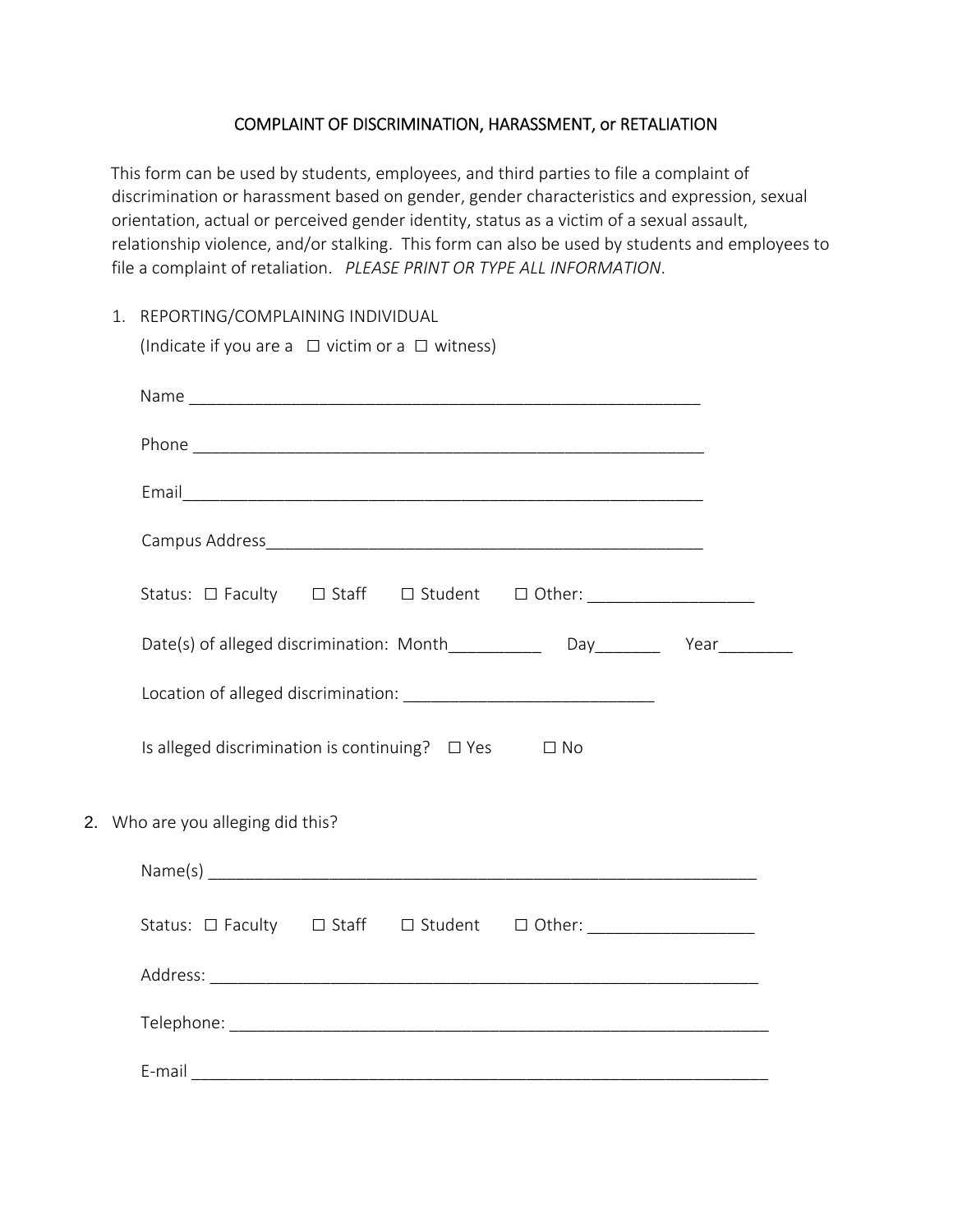3. Witness(es) Names and contact information (attach additional pages if needed):

4. Please check the appropriate box(es):

□ I have verbally reported information concerning this matter on  $(Date)$  to (name, title, or location of individual to whom you reported the information).

- □ I elect to utilize the informal complaint process as described in the *Procedure for Resolving Complaints of Discrimination, Harassment, and Retaliation* (SCCC Board of Trustee Policy # 3.15, Section III(B)(4)).
- $\Box$  I elect to proceed immediately to file a formal complaint as described in the *Procedure for Resolving Complaints of Discrimination, Harassment, and Retaliation* (SCCC Board of Trustee Policy # 3.15, Section III(B)(5)).
- 5. Have you filed this charge with a federal, state or local government agency? If so, indicate which agency(ies).

6. Have you instituted a law suit or court action on this charge? If so, complete below.

Lawyer name & address \_\_\_\_\_\_\_\_\_\_\_\_\_\_\_\_\_\_\_\_\_\_\_\_\_\_\_\_\_\_\_\_\_\_\_\_\_\_\_\_\_\_\_\_\_\_\_\_\_\_\_

| Name of Court |  |  |  |
|---------------|--|--|--|
| When?         |  |  |  |

SCCC BOT Policy 3.15 Complaint Form, June 2017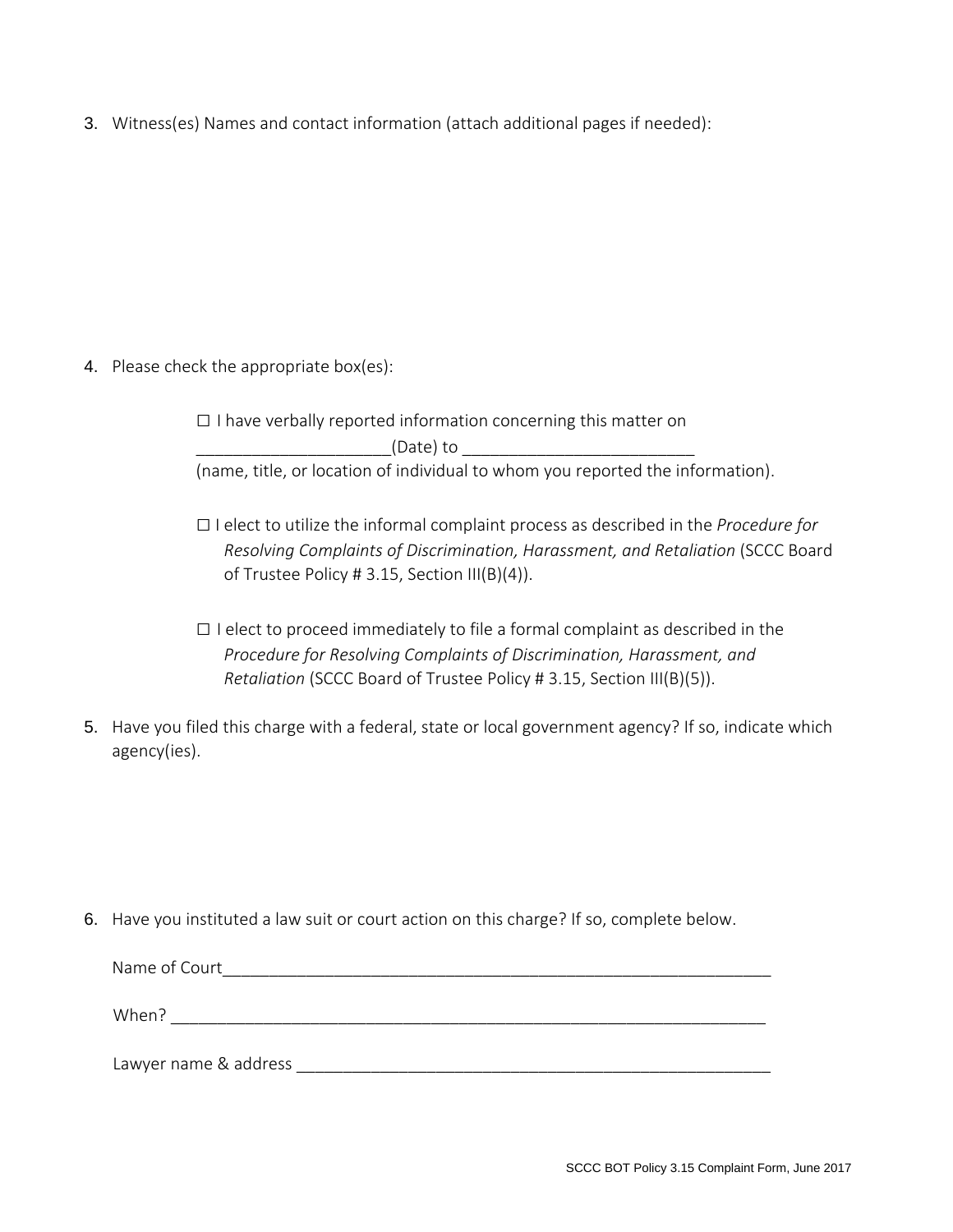7. Describe briefly the act which occurred and your reason for concluding that it was discriminatory (attach extra pages if necessary).

8. Describe any interim accommodations, corrective or remedial action you would like to see taken (attach extra pages if necessary).